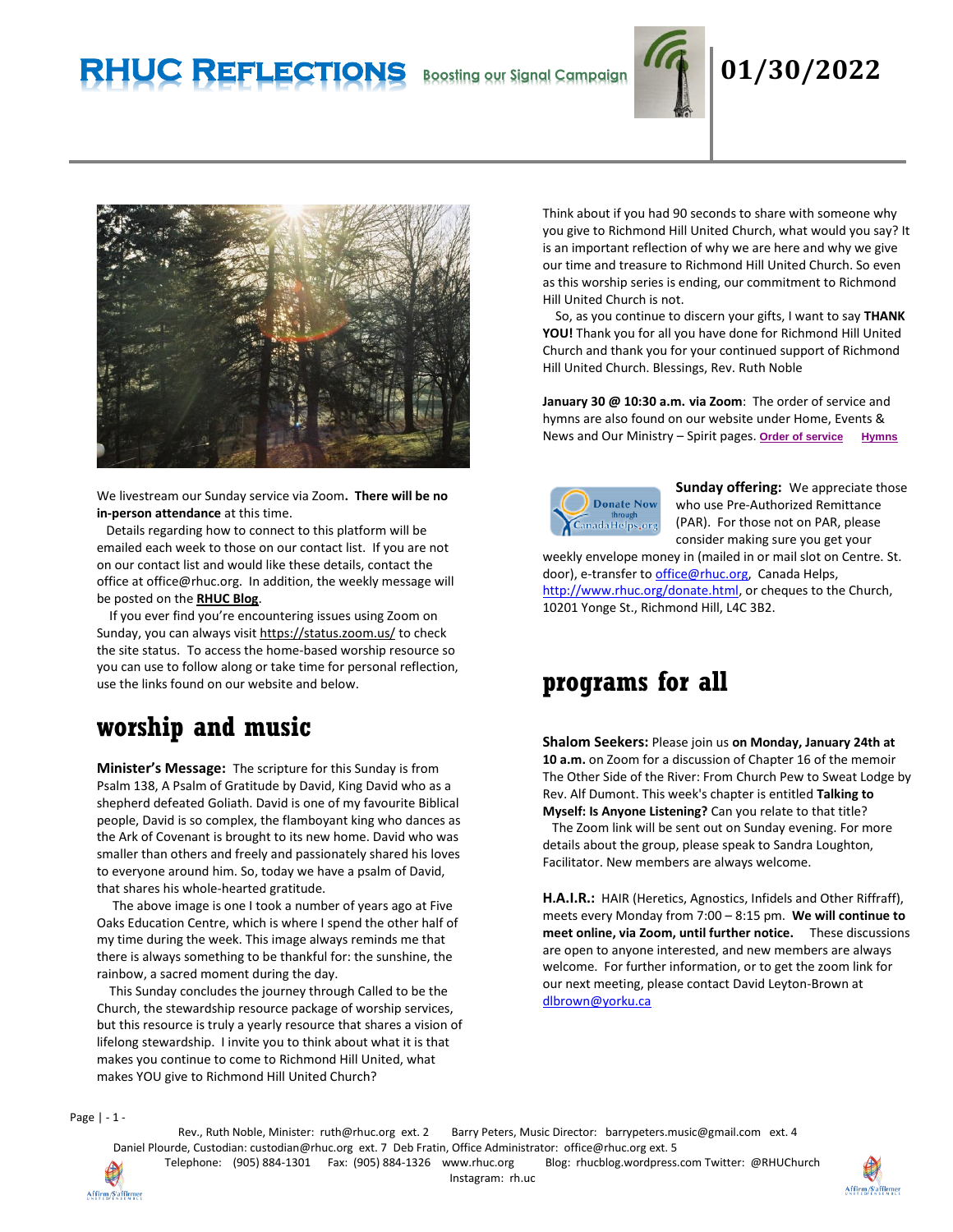

## **RHUC Reflections Boosting our Signal Campaign 01/30/2022**

**RHUC Book Club**: Please join the group **on Wednesday, February 23 at 4 p.m. on Zoom** to discuss **The Kitchen Front** by Jennifer Ryan. This is an uplifting story set in England during WWII. However, this is not a typical war-time tale. This novel focuses on the community, food rationing, and a contest for a BBC Radio cooking show called The Kitchen Front. The show was real, but this is a fictional account by the author of The Chilbury Ladies' Choir.

 Looking ahead to March, we'll be meeting on Wednesday the 30th at 4 p.m. on Zoom to discuss a novel set in contemporary England called **The Reading List** by Sara Nisha Adams. "An unforgettable and heartwarming debut about how a chance encounter with a list of library books helps forge an unlikely friendship between two very different people in a London suburb."

 New members are always welcome to join in the fun! Please speak to Sandra Loughton, Facilitator, for more details about the book club.

## **church news**

**Congregational Update:** Friends - it is the time of year when we moving towards our Annual Meeting which is going to be held after worship on Sunday April 3rd rather than March 6th. In preparation we will be putting our Annual Report together and also undertaking our nominations process for leadership positions.

 We are also looking forward to welcoming Rev. Karen Dale on Feb 14th with a two week overlap with Rev, Ruth Noble as we transition to a new pastoral relationship.

 Over the past few weeks during our Sunday worship, Ruth has focused on abundance and stewardship. We have been invited to think about our gifts and responding with deep gratitude financially, but also with our time and talents.

 There are many ways to be involved in the life and mission of this congregation. Involvement creates opportunity for building community, learning, service to the life of our community, our neigbourhood and the wider world and ways to deepen our faith. Over the next few weeks, we will be doing a deeper dive into some of those opportunities to give you a chance to reflect on what is happening and how you might engage in new ways!

 Thank you everyone for all the ways that you make RHUC awesome!

*Jane Wedlock, Board Chair*

### **net zero**

**Upcoming events:** We have scheduled a third **Climate Lunch and Learn for February 6th, 2022.** Registration is at this link: [https://www.eventbrite.com/e/climate-lunch-and-learn-3](https://www.eventbrite.com/e/climate-lunch-and-learn-3-tickets-218772433237) [tickets-218772433237](https://www.eventbrite.com/e/climate-lunch-and-learn-3-tickets-218772433237)

The zoom link will be sent out in an email to you about a week before the event - so don't worry if you are not sure how to access it. Contact Esther Collier, Chair, Net Zero Committee at targetclimatechange@gmail.com if you want to chat or want me to send you the zoom link directly.

## **outreach**

**February Outreach Calendar Focus - Ageism** age·ism /ˈājˌizəm/

#### [Learn to pronounce](https://www.google.com/search?rlz=1C1CHBF_enCA809CA809&q=how+to+pronounce+ageism&stick=H4sIAAAAAAAAAOMIfcRowS3w8sc9YSn9SWtOXmPU5OINKMrPK81LzkwsyczPExLiYglJLcoV4pLi4GJLTE_NLM61YlFiSs3jWcQqnpFfrlCSr1AA1JEP1JKqAFEAADtQsulXAAAA&pron_lang=en&pron_country=us&sa=X&ved=2ahUKEwiCmN6ThdD1AhV-lIkEHaWDCZoQ3eEDegQIAhAH) *noun*

1. prejudice or discrimination on the grounds of a person's age.

"ageism in recruitment is an increasing problem" [Source: Oxford language ]

Ageism can operate both consciously (explicitly) and unconsciously (implicitly), and it can be expressed at three different levels: **micro-level (individual), meso-level (social networks) and macro-level (institutional and cultural)**.

 The term was coined in 1969 by Robert Neil Butler to describe discrimination against seniors, and patterned on sexism and racism.[3] Butler defined "ageism" as a combination of three connected elements. Originally it was identified chiefly towards older people, old age, and the aging process; discriminatory practices against older people; and institutional practices and policies that perpetuate stereotypes about elderly people. Have you experienced ageism?

Elder Example - not being able to obtain travel insurance? Being ignored in a line? Job loss?

Youth Example - not being able to vote, get a job, be on a committee

 [Source: [https://www.who.int/news/item/18-03-2021](https://www.who.int/news/item/18-03-2021-ageism-is-a-global-challenge-un) [ageism-is-a-global-challenge-un](https://www.who.int/news/item/18-03-2021-ageism-is-a-global-challenge-un) ]

*Next Week - Do we feed into this narrative? What are the consequences?*

Page | - 2 -

Rev., Ruth Noble, Minister: [ruth@rhuc.org](mailto:ruth@rhuc.org) ext. 2 Barry Peters, Music Director: barrypeters.music@gmail.com ext. 4 Daniel Plourde, Custodian: [custodian@rhuc.org](mailto:custodian@rhuc.org) ext. 7 Deb Fratin, Office Administrator: [office@rhuc.org](mailto:office@rhuc.org) ext. 5 Telephone: (905) 884-1301 Fax: (905) 884-1326 [www.rhuc.org](http://www.rhuc.org/) Blog: rhucblog.wordpress.com Twitter: @RHUChurch

Instagram: rh.uc

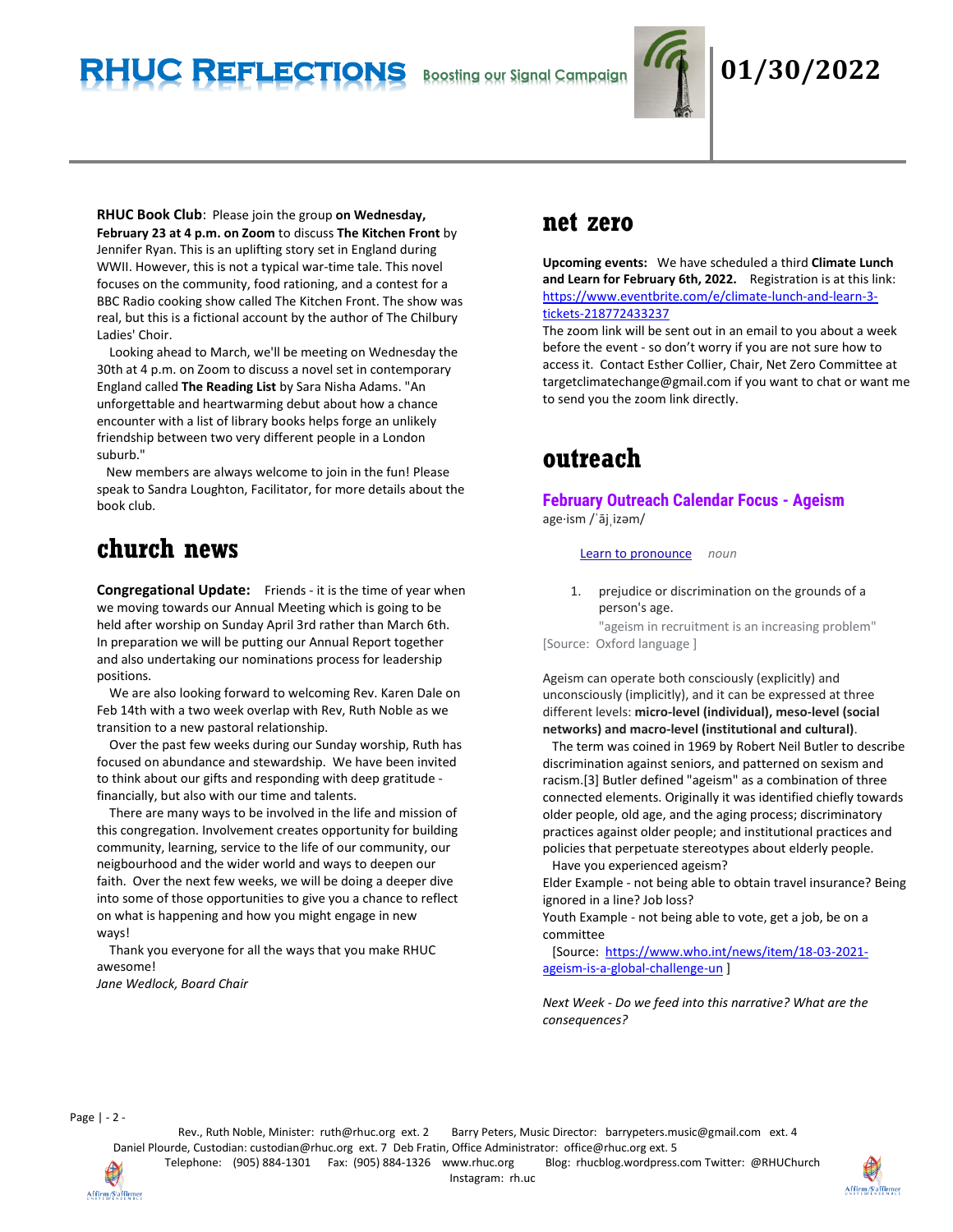

#### **Canada's Olympic Curlers - Indigenous Clothing**

Canada's curlers will wear both their Canadian pride and a celebration of Indigenous spirit when they compete at the Beijing Games.

 Curling Canada and their uniform partner Dynasty Curling, an Indigenous-owned company based in Manitoba, unveiled new uniforms that were designed in a collaboration between twospirit Anishinaabe artist Patrick Hunter and designer Kevin Hurrie.

 Canadian curlers will wear the uniforms at the 2022 Olympics and Paralympics, at the world women's curling championships in Prince George, B.C., and the world men's curling championships in Las Vegas, among other international events.

 "For Indigenous artwork to make it to the world stage is such a win for my people and community," said Hunter, who also designed the mask for Chicago Blackhawks goaltender Marc-Andre Fleury. "I'm beyond stoked for that Indigenous artwork to be mine."

 The initiative is aligned with the spirit of Truth and Reconciliation Commission's Call to Action No. 83.

 There are **four key design elements in the Canadian uniforms,** which will retain the traditional red, white and black colour scheme. The front features the silhouettes of seven trees, inspired by the forests of Hunter's Treaty Three homeland of Red Lake, Ont. They represent the seven grandfather teachings sacred to Anishinaabe people, and important values in sport: love, humility, wisdom, bravery, honesty, truth and respect.

The sides feature four unique eagle feathers — one for each of the four curling team members. Eagles are revered in Anishinaabe and other First Nations cultures.

 An illustration of braided sweetgrass, woven with cedar, tobacco and sage leaves — the four sacred medicines used by many Indigenous peoples to cleanse energy — adorns the inside of the jacket sleeves.

The Maple Leaf is the fourth element.

"(The uniforms) represent exactly what our sport and country is about, they send positive messages of inclusiveness, and our athletes should feel proud to wear them," Katherine Henderson, Curling Canada's CEO, said in a release. "The Canadian uniform is iconic in curling, and I can't wait to see our teams wear them."

[Source: [https://globalnews.ca/news/8396884/olympic](https://globalnews.ca/news/8396884/olympic-curling-uniforms-indigenous-design/)[curling-uniforms-indigenous-design/](https://globalnews.ca/news/8396884/olympic-curling-uniforms-indigenous-design/) ]

#### **Indigenous led Olympic Bid - Vancouver 2030**

A group of Indigenous people is prepping a bid to bring the 2030 Winter Olympic and Paralympic Games to Vancouver, Canada. It would be the first time any Olympics was hosted by Indigenous people and could lead to further reconciliation with Canada's First Nations.

 The group was known as the "Four Host First Nations" when Vancouver hosted the Winter Olympics and Paralympics in 2010. The Musqueam, Squamish and Tsleil-Waututh are from the area around the present-day city of Vancouver. The Lil Wat are near the present-day village of Whistler, the famed ski resort about 120 kilometers north of downtown Vancouver.

 They have signed a memorandum of understanding with the municipal governments of both Vancouver and Whistler to take the lead on making the bid for the same Games in 2030. The First Nations played a prominent role in the 2010 Games and during the opening and closing ceremonies. [Source: [https://www.voanews.com/a/indigenous-people-lead-](https://www.voanews.com/a/indigenous-people-lead-push-for-2030-winter-olympics-paralympics-in-vancouver/6394171.html)

[push-for-2030-winter-olympics-paralympics-in](https://www.voanews.com/a/indigenous-people-lead-push-for-2030-winter-olympics-paralympics-in-vancouver/6394171.html)[vancouver/6394171.html](https://www.voanews.com/a/indigenous-people-lead-push-for-2030-winter-olympics-paralympics-in-vancouver/6394171.html) ]

#### **Fundraising - Book Sale**

If you're at home and find yourself de-cluttering and this involves books...**STOP!** We're planning on having a Book Sale this year and will happily take your novels (no textbooks or workbooks please). You can contact the church office at [office@rhuc.org](mailto:office@rhuc.org) and/or [tewixon3@gmail.com](mailto:tewixon3@gmail.com) if you need to arrange pick up or to arrange dropping off your books. Thank you!

#### **Dear Mosaic Friends;**

A Rabbi, a Pastor, and an Imam walked into a restaurant (not a bar) . . . It might sound cliche, but for more than a decade, our from Abraham 3 Faiths panel, affectionately known as the 'Three Amigos', have been 'on stage' annually, as part of the programming offered by Mosaic Interfaith. Many of you have participated in one or more of their presentations. We are excited that Rabbi Michael Stroh, Pastor John Hill, and

Dr. Liyakat Takim will be presenting a program at the **World Interfaith Harmony Week on Sunday, February 6, 2022 at 2 pm on zoom.**

 The program is entitled: LEARNING TO DIALOGUE & LEARNING FROM DIALOGUE and is co-sponsored by Mosaic and Temple Har Zion. You will be able to hear their thoughts and ask your questions. Registration is required click here https://bit.ly/33VXXYC

We hope you will join us for this stimulating program. Fran Isaacs & Shabnees Siwjee, Mosaic Co-Chairs thisisfran@yahoo.com [/ shabnees@yahoo.ca](mailto:shabnees@yahoo.ca)

Page | - 3 -

Rev., Ruth Noble, Minister: [ruth@rhuc.org](mailto:ruth@rhuc.org) ext. 2 Barry Peters, Music Director: barrypeters.music@gmail.com ext. 4 Daniel Plourde, Custodian: [custodian@rhuc.org](mailto:custodian@rhuc.org) ext. 7 Deb Fratin, Office Administrator: [office@rhuc.org](mailto:office@rhuc.org) ext. 5 Telephone: (905) 884-1301 Fax: (905) 884-1326 [www.rhuc.org](http://www.rhuc.org/) Blog: rhucblog.wordpress.com Twitter: @RHUChurch

Instagram: rh.uc



Affirm/S'affirmer